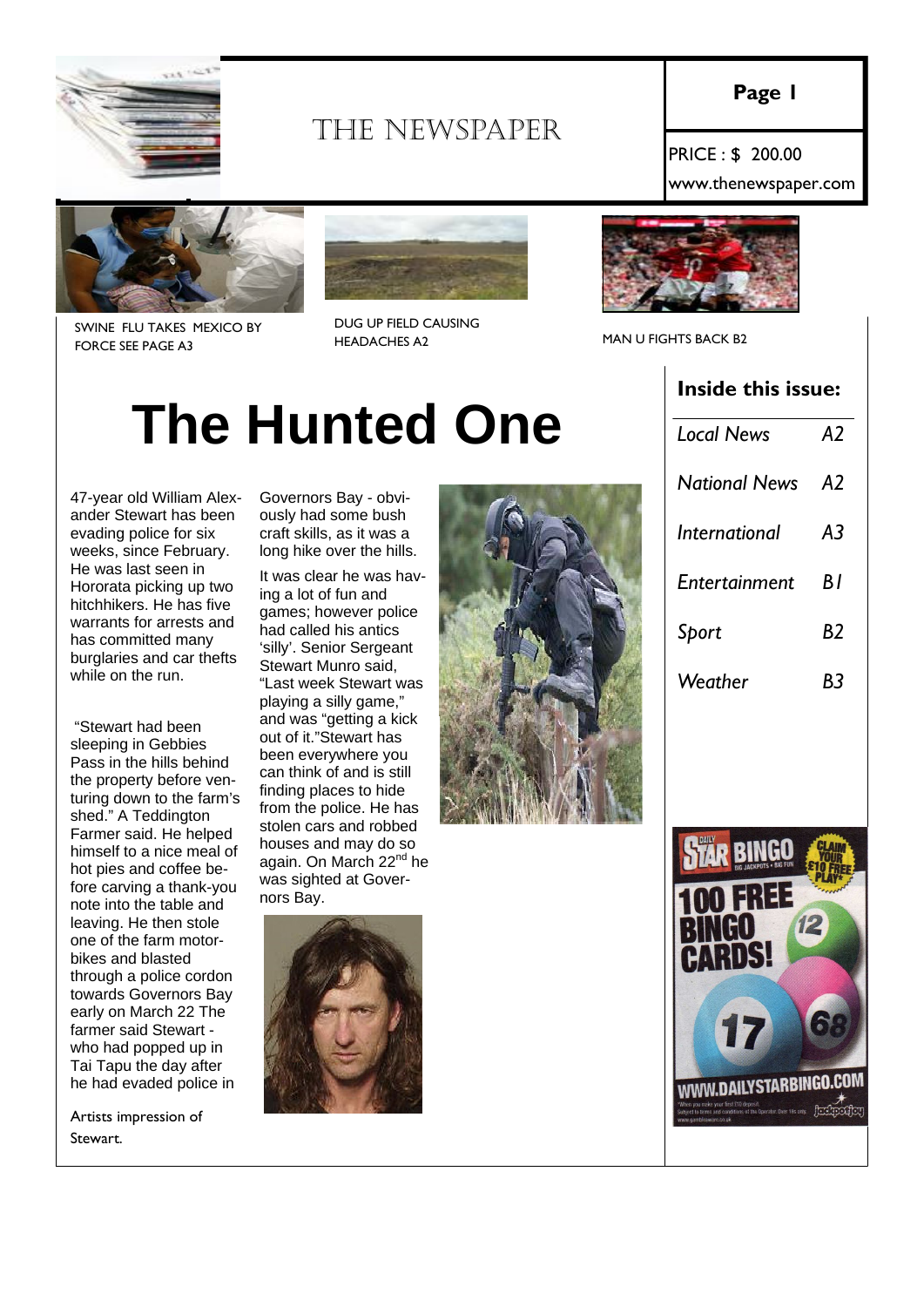

## *Page 2* **The Newspaper**

The grass of Cobham Intermediate School was once green and fresh, but now is brown and dusty. It used to be enjoyed by eager year 7 and 8 Students. But not at this moment in time. The students are not even allowed to use the field for their own enjoyment or with their teachers during class.

What is happening is that it is getting completely flipped over and redone for the second time in two years. A big red and green machine is munching up the green, green grass and turning it into dirt.

24 people of Room 19 were asked three questions by a surveyor.

The results showed that having the field out of action affects 15 out of the 24 surveyed. But 23 out of the 24 surveyed can still find something to do

during lunchtime even though they can not use the field. The survey also showed that 18 out of 24 prefer to do P.E on the field but there is only one little section of the field left. It is going to be a mad rush to get there, for the next little bit.

**DUG UP FIELD CAUSING HEADACHES** 

It will get back to normal soon but the wait will be a long one for the students. A year 8 student, Reah

Somerville, ' It is really annoying for our year group because they have done this two years in a row, and also just before Cross country so when we train we all trample on it and ruin it.'

*"She has got to realise it is a small country and the net will close eventually. She has got to give up at some point."* 

#### **National news**

Linda Cherie Phillips is the last of three people still on the run from police on charges of theft of a Ford Falcon which plunged off a wharf in All of the accomplices fled the car after it hit the water, but one was caught about 100 metres away; the second was caught in Wellington on Saturday. He was due in Wellington District Court

today on charges including aggravated wounding, burglary and theft of a motor vehicle. in

North Shore area commander Inspector Les Paterson said it was not known if Phillips was also in Wellington when the other person was arrested. He also said: "She has got to realise it is a small coun-

try and the net will close eventually. She has got to give up at some point." If she attempts to leave the country she will be following in the footsteps of a murderer who tried to board a late-night flight to Samoa to escape the police and was speedily arrested. The car chase began at Albany, 18km north of Auckland, and went

1. Samuel Chung - age 12. Madagascar, because it is a solitary place without many disturbances and has the beauty of nature.

2. Mr. Anonymous—age 50~60. Surfers Paradise, because of its beaches, warm temperatures and fun parks.





3. Darelle Busfield – age 35. Las Vegas- because it is somewhere different, there's always something to do and heaps of fun.

**Where is the ideal place for a holiday?** 



4. Mrs. Anonymous – age 40~50 The ideal place for a holiday is a warm tropical island with beautiful scenery, privacy and delicious meals that magically appear out of nowhere.

(No picture available)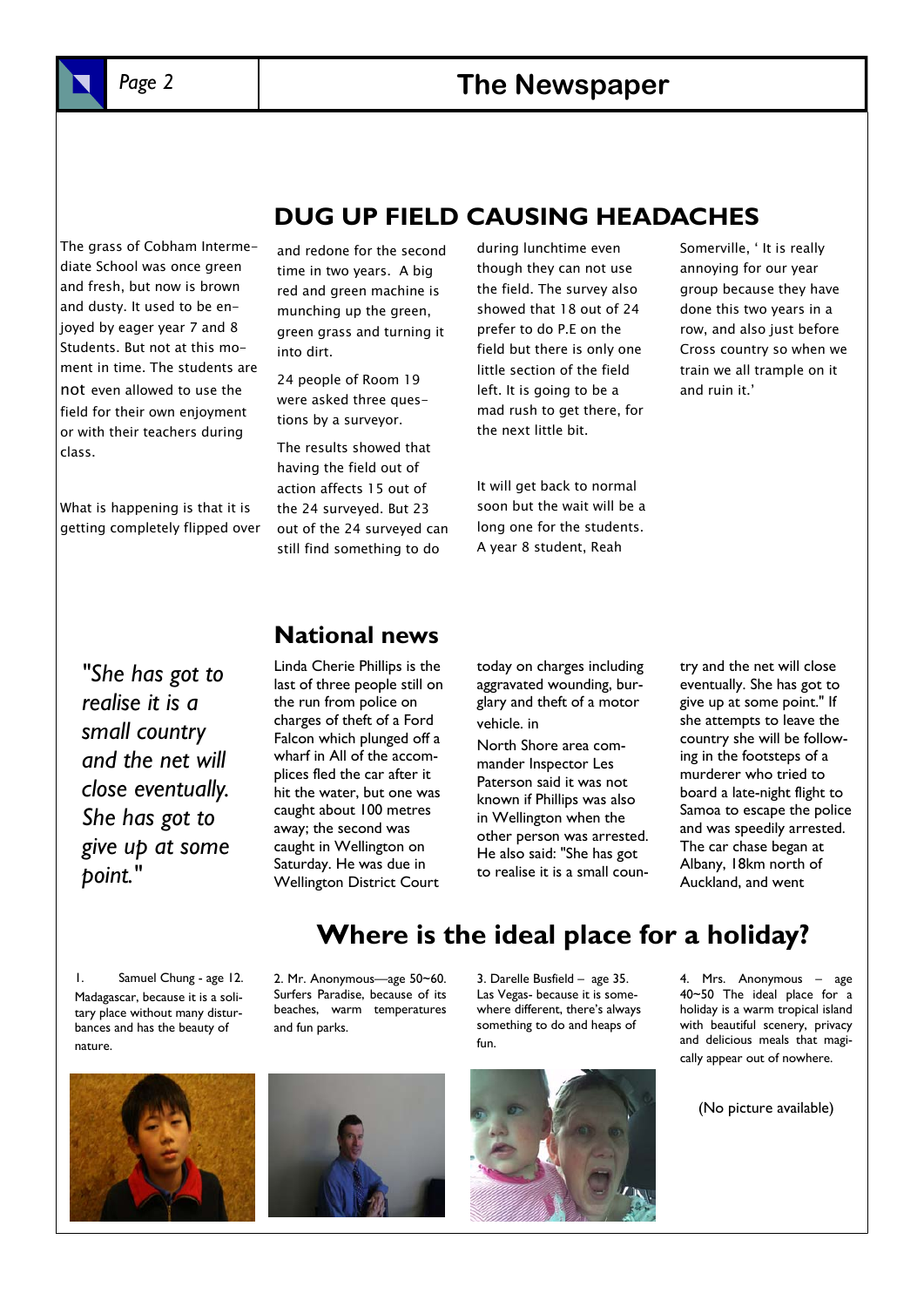#### **The Newspaper**

*Page 3* 

#### **SWINE FLU SPREADS**

The Northcote College school group returned to New Zealand with a small number of individuals infected with swine flu, he same group of diseases as influenza. The same situation implies the return of a group from Rangitoto College, ten of whom have tested positive for influenza. The 14 Northcote College pupils and teachers who went on the trip have also been infected. Testing on the influenza results from Rangitoto pupils will begin in Melbourne. "We're going to continue dealing with it as if it's swine flu until we're told it's not," Dr Jacobs said. He stressed however that New Zealand was

heading into the flu season and the great majority of Kiwis who may have flu symptoms "have just got a cold". "This advice is specifically about people who have been in Mexico and the US in the past couple of weeks and they've developed symptoms. "Dr Jacobs said the situation was very different in Mexico compared with the US. "We still don't know if the deaths in Mexico are related to this particularly type of infection [swine flu] or not." He said only 19 tests had been carried out on the many suspected cases of swine flu in Mexico.

Dr Jacobs said there were two main factors that lead health officials to believe swine flu was "likely". "Firstly, the fact that it's Influenza A. The second is the link to Mexico and the fact they are coming out of their influenza season." If the flu had been contracted while the pupils were visiting in winter - Mexico is currently moving into summer - it would be of less concern, he said.





#### **LIE DECTECTOR FOUND YESTERDAY**

.

lie detector yesterday, his name is be travelling the world on dis-Pinocchio. The science defying piece of talking wood is a breakthrough in wood technology. This death-defying long-nosed monstrosity has a nose that lengthens when he lies. Scientists say that quick to see him. with a bit of tampering they could make his nose grow when people he hears lie!

This discovery/invention will help people all over the world in lots of different ways and will eventually, if ever will be donated to a

Geppetto invented a new type of museum in Japan. Pinocchio will play in each continent. In New Zealand he will be displayed in Christchurch, Wellington, Auckland and Dunedin. But only for a day at each city so be



*This discovery/invention will help people all over the world in lots of different ways and will eventually, if ever will be donated to a museum* 

Pinocchio after he has lied.

#### **FROM LIGHT TO DARK IN ONE HOUR**

Earth Hour is a global event that helps people know about climate change and how to slow it down. Earth hour in Christchurch was a success with several thousand people participated and saved 8.1% of power which is lower than last years 12.8%.On Saturday Christchurch turned off their lights for 1 hour and some people went to Cathedral Square to support Earth hour. Also apartment buildings and other big

building turned off their lights in support. Also places all over New Zealand were supporting Earth hour like Auckland and Wellington. In Auckland the sky tower turned off its lights and was a 'sight to see' with its lights off. In Wellington the Beehive's lights were turned off in support also.

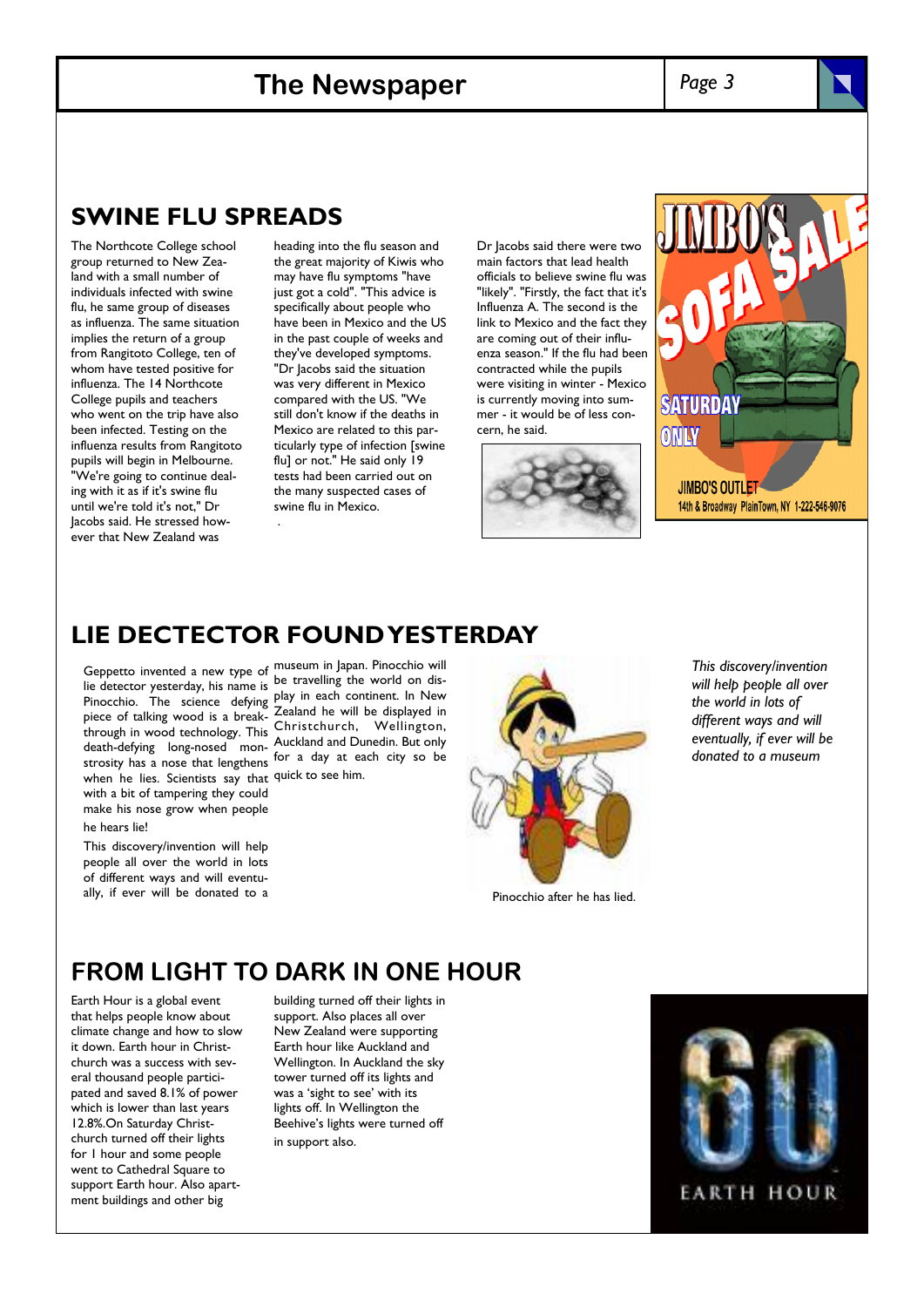

# *Page 4* The Newspaper



**Manchester's thrilling comeback!!!** 

Manchester United produced a thrilling Premier League comeback on Sunday, scoring five goals in 22 secondhalf minutes to surge from 2-0 down to beat Tottenham Hotspur 5-Spurs led until the 57th minute at Old Trafford but a controversial penalty allowed United back in and they ran riot with two goals each for Cristiano Ronaldo and an inspired Wayne Rooney and one by Dimitar Berbatov.

2. The win gave leaders United 77 points, three ahead of second-placed Liverpool who have played a game more. Chelsea stayed third on 71 points with a 1-0 victory at West Ham United. Fourth-placed Arsenal (62) entertain Middlesbrough on Monday (NZT)"Carlos Tevez was responsible for that energy we got. Once we got the first goal it gave us a fantastic impetus and then we were magnificent," United manager Alex Ferguson told Setanta Sports after bringing the Argentina striker on at halftime. Spurs have not won at Old Trafford for 20 years but looked well placed at halftime.



 "There was no danger before that and I thought there were more goals in us. That turned the game. I couldn't see us losing until then. Having said that we conceded some bad goals after."



The testing was hard because there were so many people with so little time but because it was managed so well everyone was put into the right team.

#### **Soccer balls take over park**

On the  $22^{nd}$  of February, 8<sup>th</sup> of March and the 15<sup>th</sup> of March children from around Burnside went to Avonhead Park to have a go at getting in to a soccer team for Burnside. The testing was hard because there were so many people with so little time but because it was managed so well everyone was put into the right team. At the moment not all of the kids know what team they got in because the coaches haven't contacted them yet, but the teams are set. A few parents were asked the same question 'How did you think it went?' and they all answered the same - "Very organised". The organisers also worked at home with choosing the team which is a

hard choice to make if two people have the same abilities. There were tears, hugs and lots of determined faces on the field all throughout the games whether you got hit in the face or scored or just played hard. Ready kids came in sweaty tired faces came out." The hardest part was seeing everyone" said the organisers. The long time from 10am to 12pm made it hard for the kids to concentrate and with both days being hot didn't make it any better.





**Netballers lose the ball** 

Recently it was announced that Cobham Intermediate is almost halving the amount of netball teams that they had last year. Going from twelve, teams to about eight, unless they get more parents to help as coaches. Many students are annoyed that there are fewer teams than last year and want more teams. Results show that even with fewer teams this year, 90% of people would have still trialled but many want ten to fifteen teams apposed to five to ten, which means many people want the same amount

of teams as last year. "The only other option is to get parents to be the coaches "quoted Mrs Tudor, one of the schools coaches. Many people will have to stay at school on Tuesday if they don't get in netball, so there is still the issue of having coaches here at school to do the netball as well, as it is one of Cobham's main sports. With about 200 girls trialling this year, only about 50 girls are going to get in, so three quarters of the girls who trialled are not going to be successful

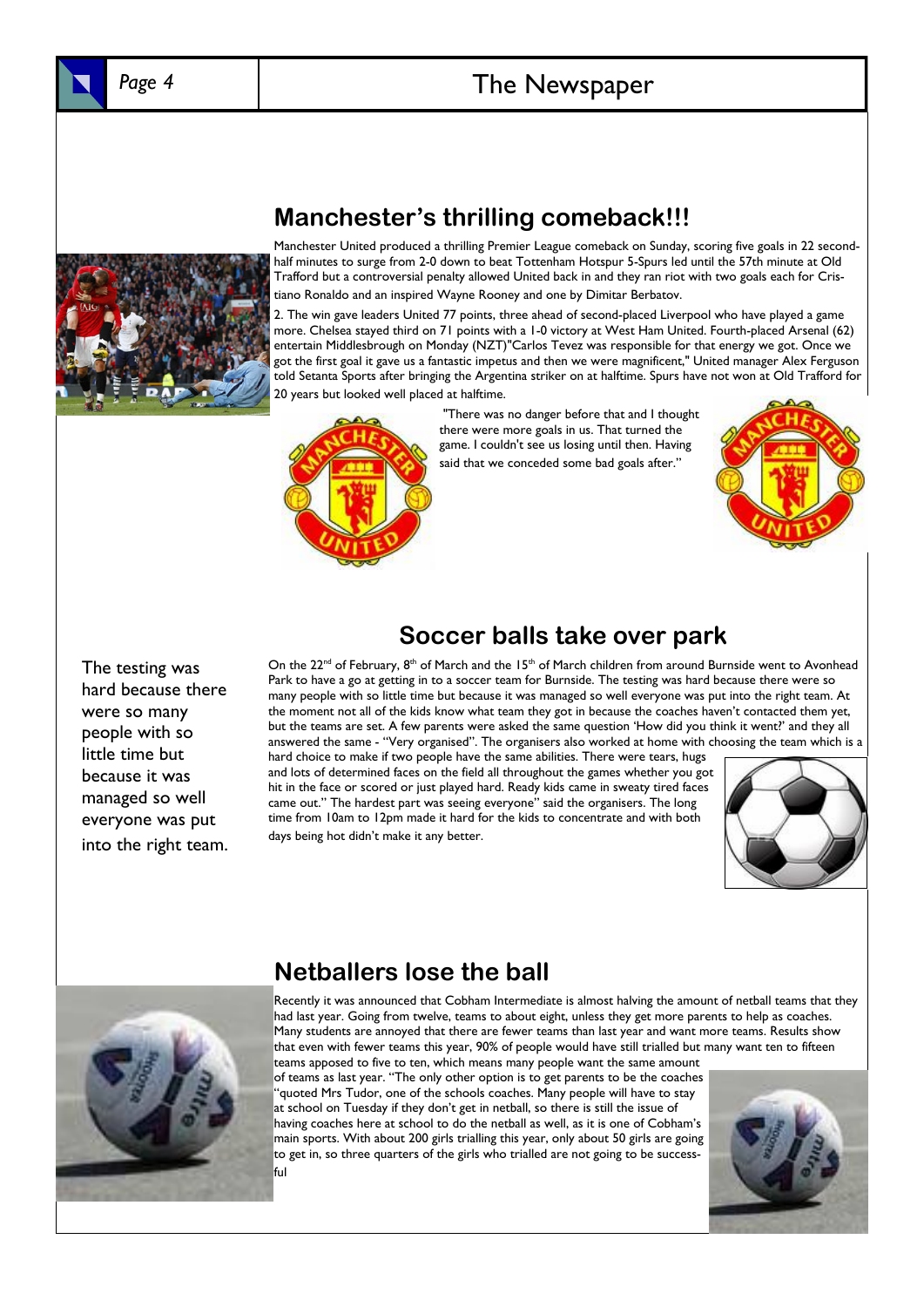### The Newspaper

#### *Page 5*

#### **New Zealand's Next Top Model**

The competition is going to be fierce in the most glamorous modelling competition this country has ever seen!

New Zealand's Next Top Model is searching for the girl who will win the chance to launch herself into the world of professional modelling. TV3 has just completed nationwide model search to find the 13 girls who will

get the chance to live out this oncein-a-lifetime experience!

The finalists will be taking part in high-fashion photo shoots and catwalk challenges, while all living together in the Top Model house. There'll be tears, tantrums, bonding and backstabbing - but one thing is for sure, only one of them can take out the title of **New Zealand's** 

**Next Top Model! - Season Premiere, Friday March 13, 7.30pm** 

Head back to this page after Friday the 13th for all your Top Model needs - we'll have full episode recaps, all of the photos from the episodes, text updates, blogs, and exclusive interviews with all the contestants!



*New Zealand's Next Top Model is searching for the girl who will win the chance to launch herself into the world of professional modelling.* 

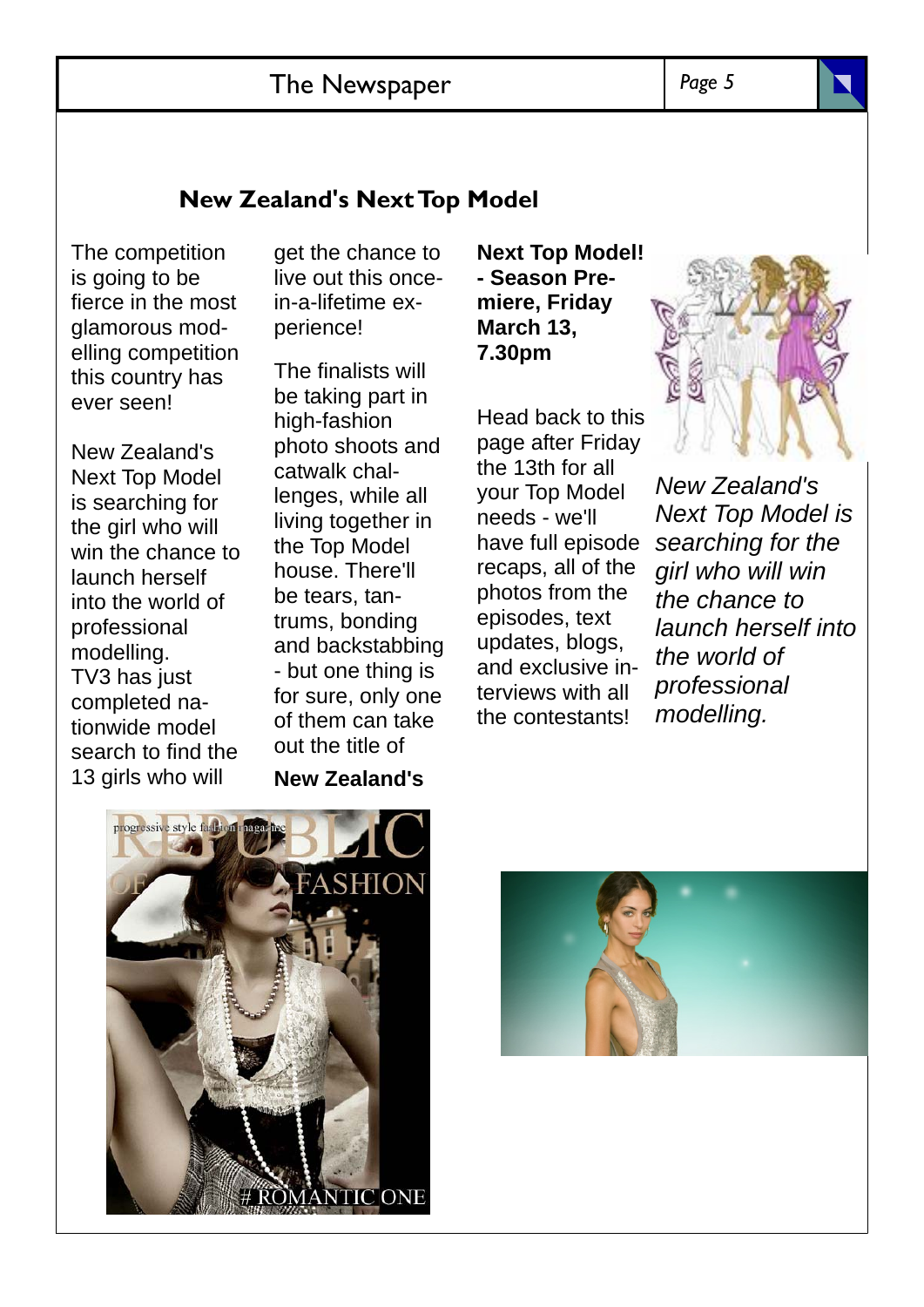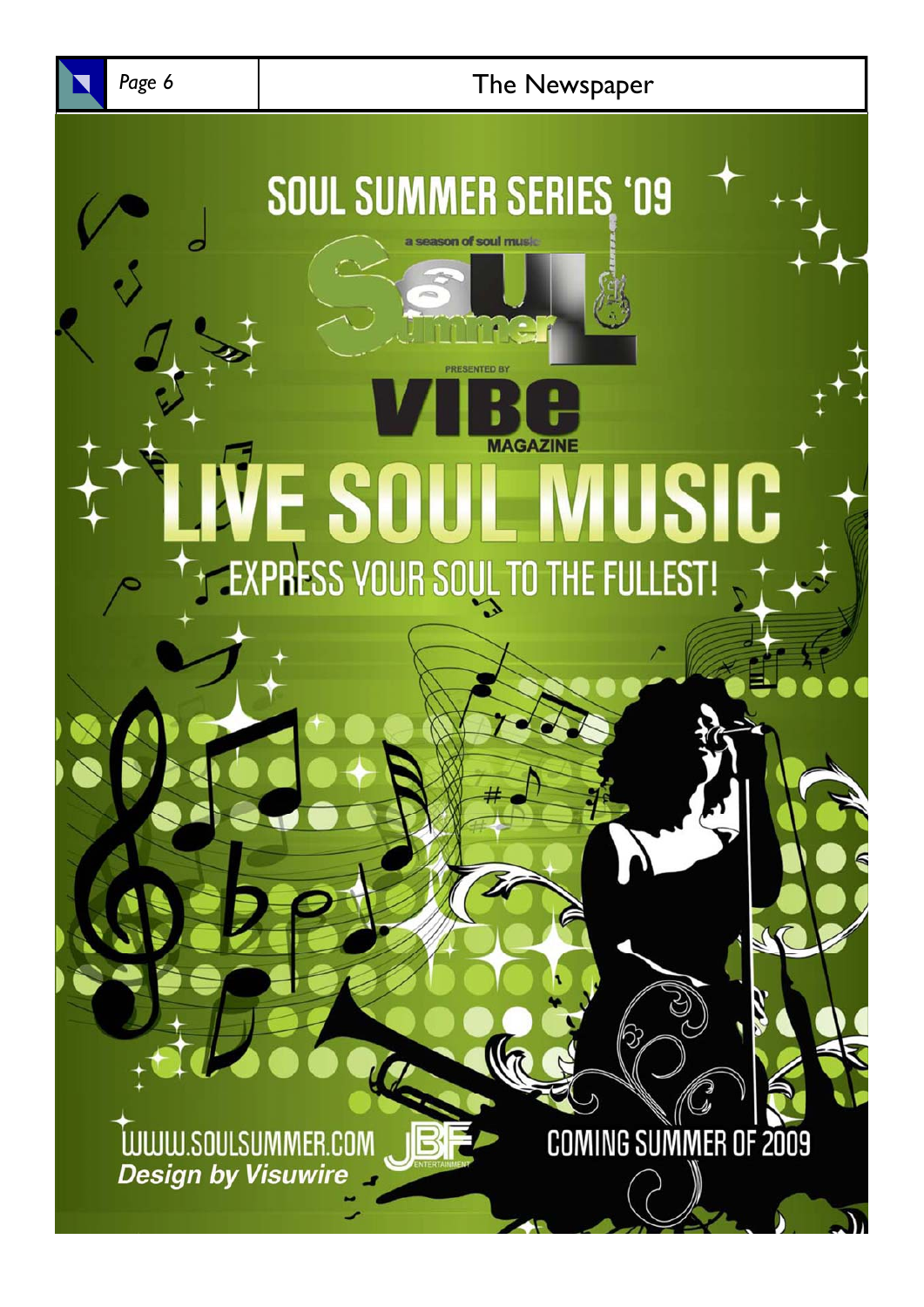# The Newspaper **Page 7** Page 7

# **Horoscopes**

Aquarius= Jan 20– Feb 18 Pisces=Feb 19– March 20 Aries= March 21– April 19 Taurus= April 20– May 20 Gemini= May 21– June 20 Cancer= June 21-July 22 Leo= July 23– Aug 22 Virgo=23 Aug-Sept 22 Libra=Sept 23-Oct 22 Scorpio=Oct 23– Nov 21 Sagittarius= Nov 22– Dec 21 Capricorn= Dec 22- Jan 19

# **Brainteasers**

- 1. **R**O**B**BE**RS** 2. pigspigspigs
- 3. man 4.symphon board
- 

7.youjustme\_ 8. \_\_\_\_\_\_\_\_ 9.BABY reading

5.sgeg 6.wboeoadrs

- Man overboard 6. bear in woods 9. Big Baby 3.
- 2. 3 little pigs 5. Sali between the lines
- 1. Honour amongst that a 4.unfinished symphony 7. just between you and me

ANSWERS





Caption describing picture or graphic.